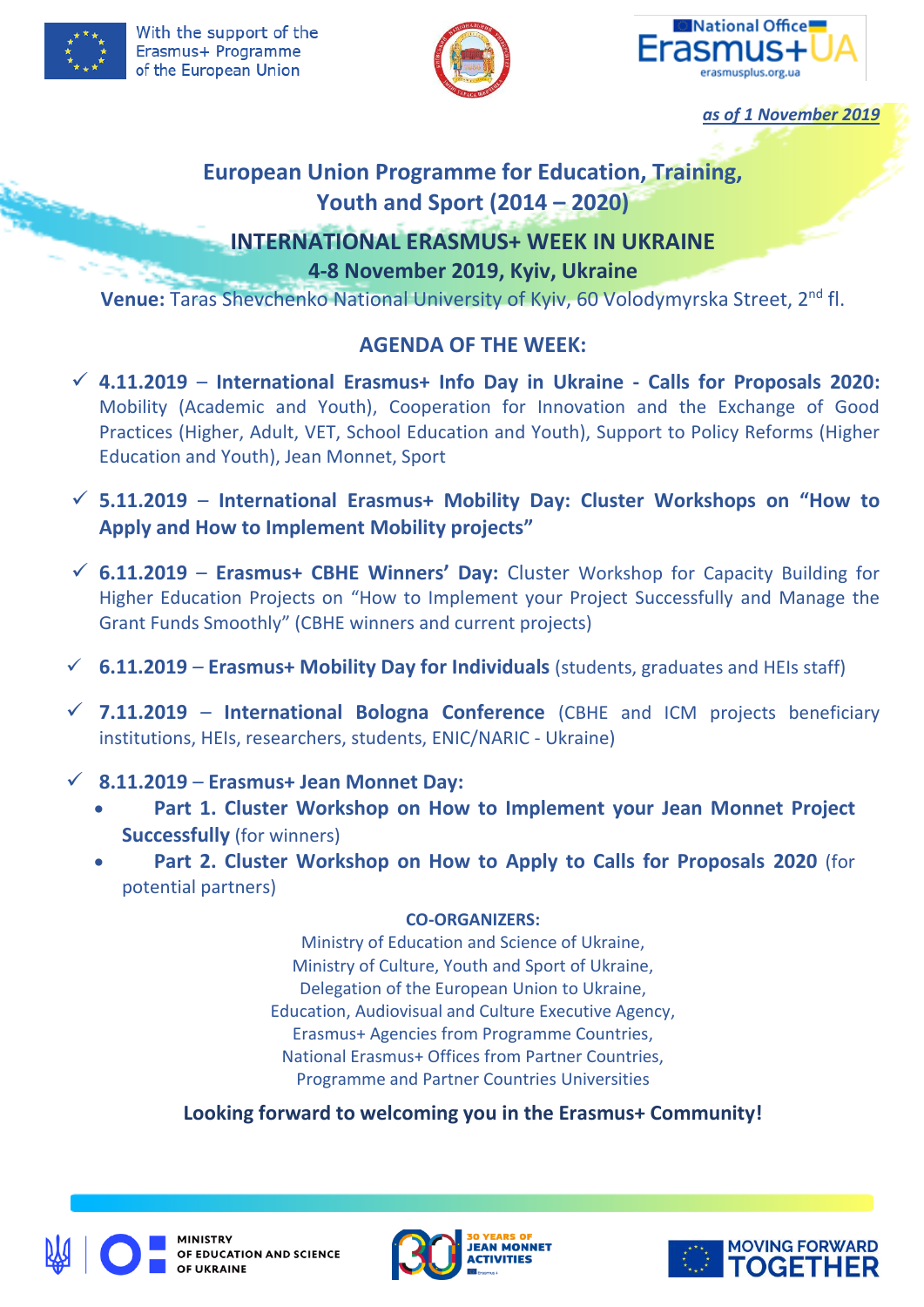





**Day 1. Monday, 4 November 2019**

# **INTERNATIONAL ERASMUS+ INFO DAY IN UKRAINE CALL FOR PROPOSALS 2020**

**Target groups**: Vice-Rectors for International Cooperation, Erasmus+ contacts, International Relation Offices, Project Offices, Higher Education and Research Institutions, National Erasmus+ Agencies, National Erasmus+ Offices, other potential partners including NGOs, business representatives etc. **Venue:** Taras Shevchenko National University of Kyiv, 60 Volodymyrska Street, 2 nd fl., Assembly Hall

### **AGENDA**

| 9:00-9:30   | <b>Registration</b>                                                                                                                                                                                                                                                                                                                                                                                                                                                                                                                                                                                                                                                                                          |
|-------------|--------------------------------------------------------------------------------------------------------------------------------------------------------------------------------------------------------------------------------------------------------------------------------------------------------------------------------------------------------------------------------------------------------------------------------------------------------------------------------------------------------------------------------------------------------------------------------------------------------------------------------------------------------------------------------------------------------------|
| 9:30-9:45   | <b>Opening speeches</b><br>Delegation of the European Union to Ukraine<br>Ministry of Education and Science of Ukraine<br>$\bullet$<br>Ministry of Culture, Youth and Sport of Ukraine<br>$\bullet$<br>Ukraine Parliament's Committee on Education, Sciences and Innovations<br>$\bullet$<br>Taras Shevchenko National University of Kyiv<br>$\bullet$<br>Moderator: Svitlana SHYTIKOVA, NEO - Ukraine                                                                                                                                                                                                                                                                                                       |
| 9:45-10:30  | Relevance to reforms for cooperation under Erasmus+<br>Ministry of Education and Science of Ukraine<br>$\bullet$<br>Ministry of Culture, Youth and Sport of Ukraine<br>$\bullet$                                                                                                                                                                                                                                                                                                                                                                                                                                                                                                                             |
|             | 10:30-11:15 EU-funded Erasmus+ Programme: launching novelties<br>of the<br>2020<br>call<br>for<br>proposals.<br>Overview of new Erasmus opportunities for 2021-2027.<br>Svitlana SHYTIKOVA, NEO - Ukraine<br>$\bullet$                                                                                                                                                                                                                                                                                                                                                                                                                                                                                       |
| 11:15-11:30 | <b>Q&amp;A</b> session                                                                                                                                                                                                                                                                                                                                                                                                                                                                                                                                                                                                                                                                                       |
|             | 11:30-12:00 Coffee break. Networking                                                                                                                                                                                                                                                                                                                                                                                                                                                                                                                                                                                                                                                                         |
| 12:00-13:00 | Partnership search recommendation, specifics to avoid duplication, synergy with other projects, ideas for<br>cooperation justified value added, Q&A<br>Gerhard VOLZ, National Erasmus+ Agency in Austria<br>$\bullet$<br>Nesrine BAKLOUTI, National Erasmus+ Offices in Tunisia<br>$\bullet$<br>Nedal JAYOUSI, National Erasmus+ Offices in Palestine<br>$\bullet$                                                                                                                                                                                                                                                                                                                                           |
| 13:00-14:00 | Erasmus+ projects in Ukraine: practical guidelines and success stories for successful proposals on education<br>and youth (CBHE, CBY, Strategic Partnerships, Sports), Q&A<br>Mykola MOVCHAN, Deputy Head of the Commission, National Olympic Committee of Ukraine,<br>Deputy Minister, Ministry of the Youth and Sports of Ukraine 2014-2019 pp. - as partners in CBY<br>and Sports Actions<br>Kateryna POLYAKOVA, NGO "HURT" - Strategic Partnerships - as partner<br>$\bullet$<br>Lyubov ZINYUK, Vasyl Stefanyk Pre-Carpathian National University - CBHE as applicant<br>$\bullet$<br>Konstantin KYRYCHENKO, Sumy State University - CBHE as partner<br>$\bullet$<br>14:00-15:00 Lunch-break. Networking |
| 15:00-16:00 | Erasmus+ projects in Ukraine: practical guidelines and success stories for successful proposals on education                                                                                                                                                                                                                                                                                                                                                                                                                                                                                                                                                                                                 |
|             | and youth (CBHE, CBY, SP), Q&A - continuation<br>Lyudmyla GULYAEVA, Academy of Labour, Social Relations and Tourism - Strategic Partnerships -<br>$\bullet$<br>as partner, Jean Monnet as applicant<br>Sergiy ZUBKOV, Kharkiv State University of Food Technologies and Trade - Capacity Building for<br>Youth as applicant<br>NEO - Ukraine, summing up<br>$\bullet$                                                                                                                                                                                                                                                                                                                                        |
| 16:00-18:00 | Open space for ideas and Networking (cooperation corners and networking zone for partnership search,<br>individual consultations).                                                                                                                                                                                                                                                                                                                                                                                                                                                                                                                                                                           |

Working languages: Ukrainian (translation into English language is provided). \*Special cooperation corners will be organized for partnership search with international partners. Universities are welcome to bring their promotional materials in English language for dissemination. \*\*Photo session.



**MINISTRY** OF EDUCATION AND SCIENCE OF UKRAINE



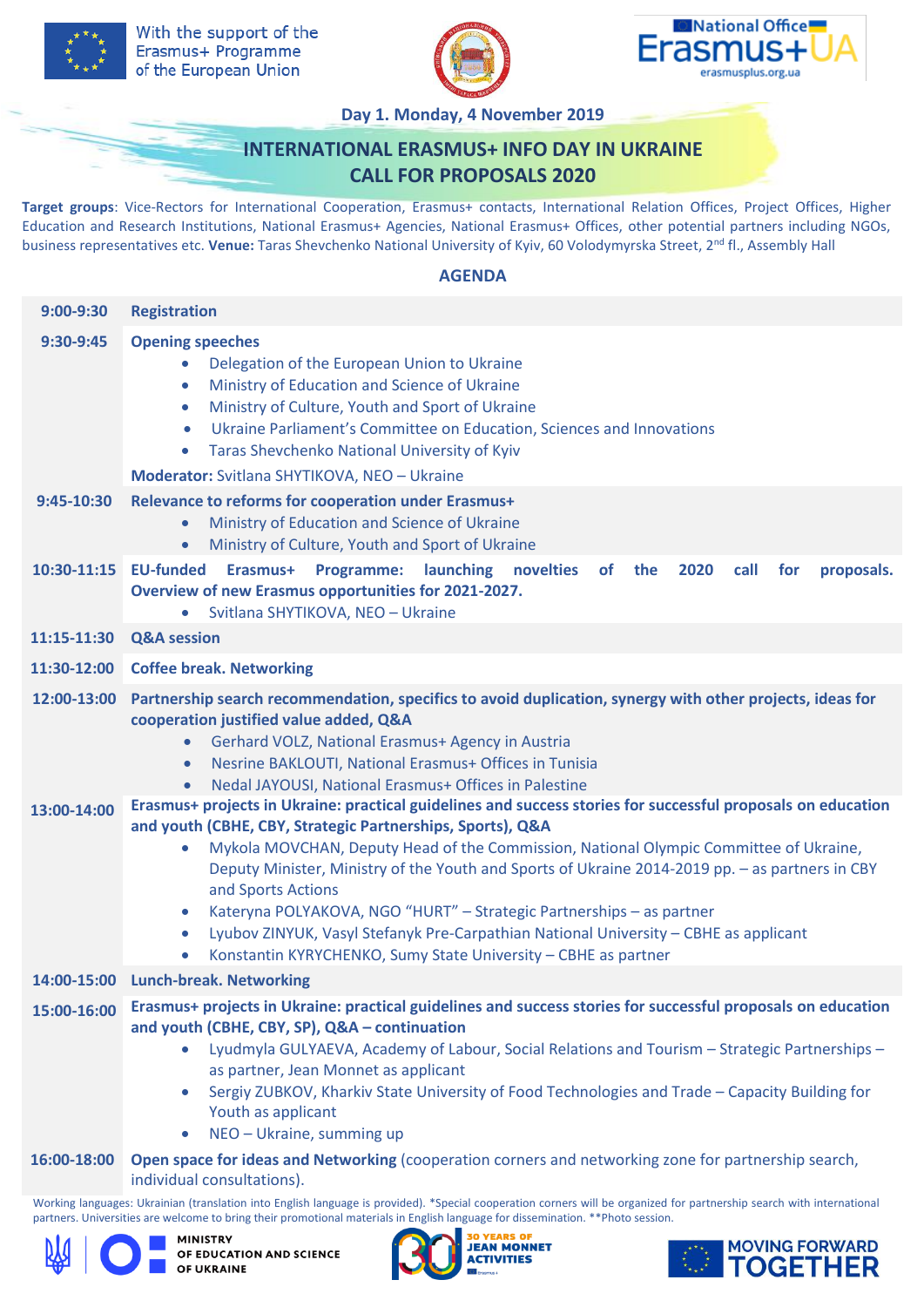





**Day 2. Tuesday, 5 November 2019**

# **INTERNATIONAL ERASMUS+ MOBILITY DAY:**

# **Cluster Workshops on "How to Apply and How to Implement Mobility projects"**

**Target groups:** Vice-Rectors for International Relations, Erasmus+ contacts, International Relation Offices, Project Offices, Universities' Staff, National Erasmus+ Agencies, and National Erasmus+ Offices.

Venue: Taras Shevchenko National University of Kyiv, 60 Volodymyrska Street, 2<sup>nd</sup> fl., Assembly Hall

# **AGENDA**

| $9:00-9:30$ | <b>Registration. Coffee, tea</b>                                                                                                                                                                                         |
|-------------|--------------------------------------------------------------------------------------------------------------------------------------------------------------------------------------------------------------------------|
| 9:30-9:45   | <b>Opening speeches</b>                                                                                                                                                                                                  |
|             | • Delegation of the European Union to Ukraine                                                                                                                                                                            |
|             | • Ministry of Education and Science of Ukraine                                                                                                                                                                           |
|             | • Taras Shevchenko National University of Kyiv                                                                                                                                                                           |
|             | Moderators: Svitlana SHYTIKOVA, Ivanna ATAMANCHUK, NEO - Ukraine                                                                                                                                                         |
| 9:45-10:00  | International Credit Mobility: Key opportunities for cooperation between Programme Countries and<br><b>Ukrainian Universities</b>                                                                                        |
|             | . How to prepare ICM project proposals, contractual documents for ICM implementation. Ivanna<br><b>ATAMANCHUK, NEO - Ukraine</b>                                                                                         |
|             | 10:00-10:45 International Credit Mobility between Ukrainian and Programme Country HEIs: current status, future<br>perspectives and recommendations for effective implementation                                          |
|             | • Erasmus+ Mobilities between Ukraine and Lithuania. Audronė BAGDONIENĖ, National Erasmus+<br>Agency in Lithuania                                                                                                        |
|             | . Cooperation between Ukrainian and Polish HEIs. Facts and figures. Katarzyna ŻOCHOWSKA, National<br><b>Erasmus+ Agency in Poland</b>                                                                                    |
|             | . The Future of Erasmus+ International Mobility? Opinions of a National Agency. Markus SYMMANK,<br>National Erasmus+ Agency "Higher Education" in Germany, DAAD                                                          |
|             | 10:45-10:55 Q&A session                                                                                                                                                                                                  |
|             | 10:55-11:05 Testimonials of Ukrainian Erasmus+ ICM participants                                                                                                                                                          |
|             | 11:05-11:20 Coffee-break. Networking (moderated cooperation corners and networking zone for partnership search)                                                                                                          |
|             | 11:20-13:30 Experience on How to Implement ICM projects effectively by Ukrainian and European partners: practical                                                                                                        |
|             | guidelines and tips on ICM implementation, mobility outcomes recognition practices and mobility culture                                                                                                                  |
|             | rooting (10-minute presentations)                                                                                                                                                                                        |
|             | . ICM cooperation experience with Ukraine: the Sumy State University case. Jan KRMELA, Alexander                                                                                                                         |
|             | Dubček University of Trenčín, Slovakia                                                                                                                                                                                   |
|             | . ICM cooperation experience with Ukraine: the Kharkiv National University for Radioelectronics case.<br>Nataliya BUTYCH, Leibniz University Hannover, Germany                                                           |
|             | . Management of ICM incoming students at the Université Savoie Mont Blanc. Mehdi CHERGUI,<br>Université Savoie Mont Blanc, France                                                                                        |
|             | . The Administrator's Toolkit: A Registrar's Perspective. Scott JUNG, Bard College Berlin, Germany                                                                                                                       |
|             | • Law school's academic partnerships with Ukraine in the context of ICM implementation at the Mykolas<br>Romeris University. Dovile GAILIUTE-JANUSONE, Audra DARGYTE BUROKIENE, Mykolas Romeris<br>University, Lithuania |
|             | . Internationalization and ICM partner search approaches: International Staff Week experience. Dmytro<br>POTIKHA, National Technical University of Ukraine "Igor Sikorsky Kyiv Polytechnic Institute", Ukraine           |
|             | • Erasmus+ ICM projects implementation with Eastern Ukrainian universities: achievements and<br>challenges. Olena PAVLENKO, Mariupol State University, Ukraine                                                           |
|             | . International Mobility and its outcomes recognition: how it works (or does not?). Larysa CHOVNYUK,<br>National University of "Kyiv-Mohyla Academy", Ukraine                                                            |
|             | • Erasmus+ Credit Mobility Results Recognition: procedures and approaches. Lyubov SOBOLYEVSKA,<br>Taras Shevchenko National University of Kyiv, Ukraine                                                                  |
|             | . Mobility Windows as a key element in academic mobility culture rooting. Halyna PROTSYK, Ukrainian<br><b>Catholic University, Ukraine</b>                                                                               |
|             | MINISTRY<br><b>MOVING FORWARD</b><br>OF EDUCATION AND SCIENCE<br><b>TOGETHER</b><br><b>FUKRAINE</b>                                                                                                                      |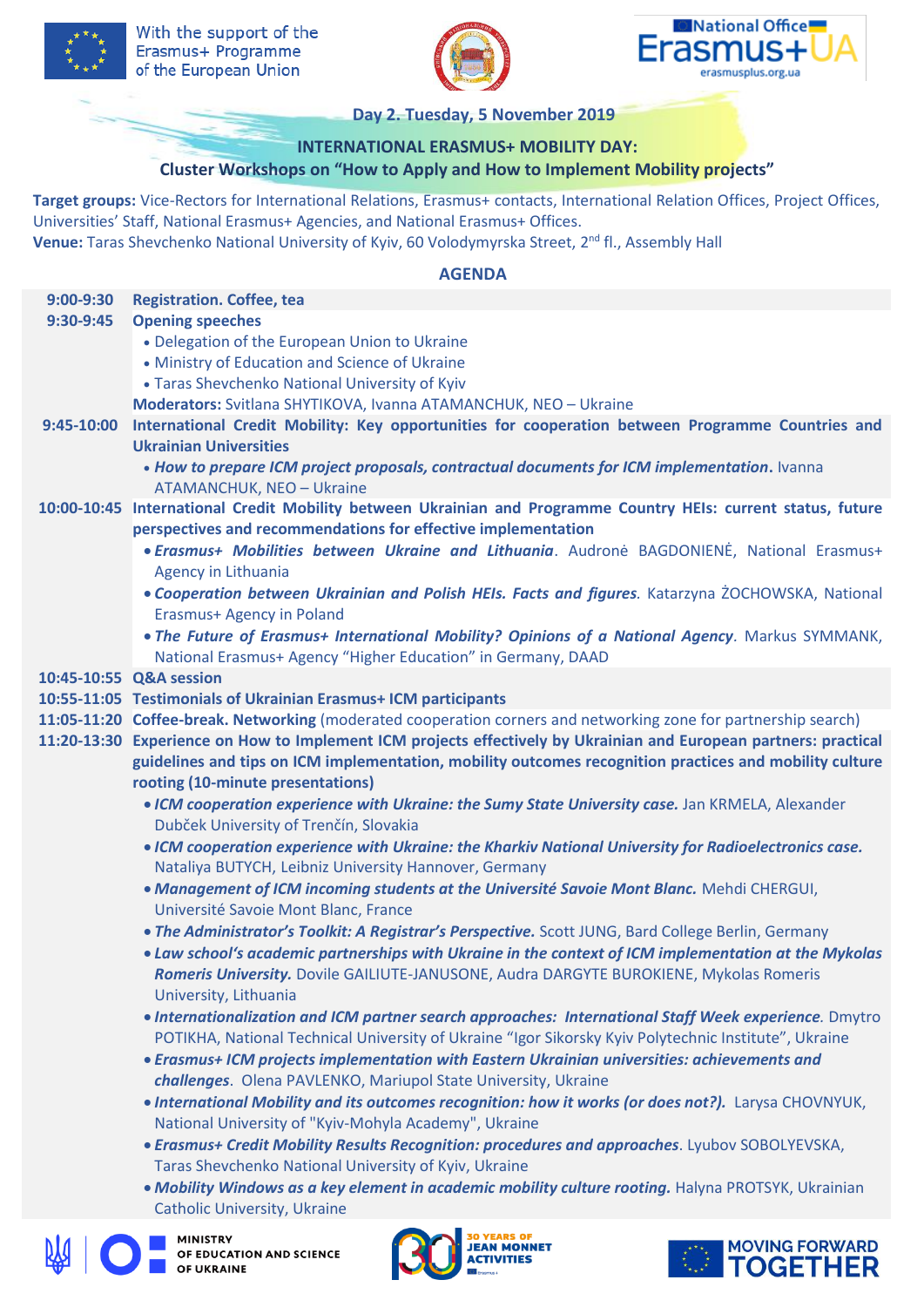





# **13:30-13:45 A surprise from Ukrainian ICM participants**

- **13:45-14:30 Lunchbreak. Networking** (moderated cooperation corners and networking zone for partnership search)
- **14:30-16:00 Implementation and management of International Credit Mobility Projects: sharing experience. Parallel work in three groups: discussions**
	- *Before Mobility issues:* signing Inter-Institutional Agreements, selection and nomination, preparation of Learning and/or Traineeship Agreements, Staff Mobility for Teaching Mobility Agreements, Staff Mobility for Training Mobility Agreements, course catalogues, course selection etc. **Moderators:** EU and UA partners, NEO-Ukraine
	- *During Mobility issues:* contractual documents during mobility: changes and procedures, logistics for incoming ICM participants (visa, travel, health insurance, accommodation other), buddy system, registration for course, course change, traineeship placements, financial payments etc. **Moderators:** EU and UA partners, NEO-Ukraine
	- *After Mobility issues:* transcripts of records, participants reporting, mobility results recognition for students and staff, ICM project reporting etc. **Moderators:** EU and UA partners, NEO-Ukraine

#### **16:00-16:30 Panel session: summing-up presentations**

### **16:30-16:45 Q&A session**

#### **16:45-17:15 Concluding remarks. Certificates. Networking**

Working languages: Ukrainian (translation into English language will be provided in case of the International partners and speakers).

\*Special cooperation corners will be organized for partnership search with international partners. Universities are welcome to bring their promotional materials in English language for dissemination.

\*\*Photo session.





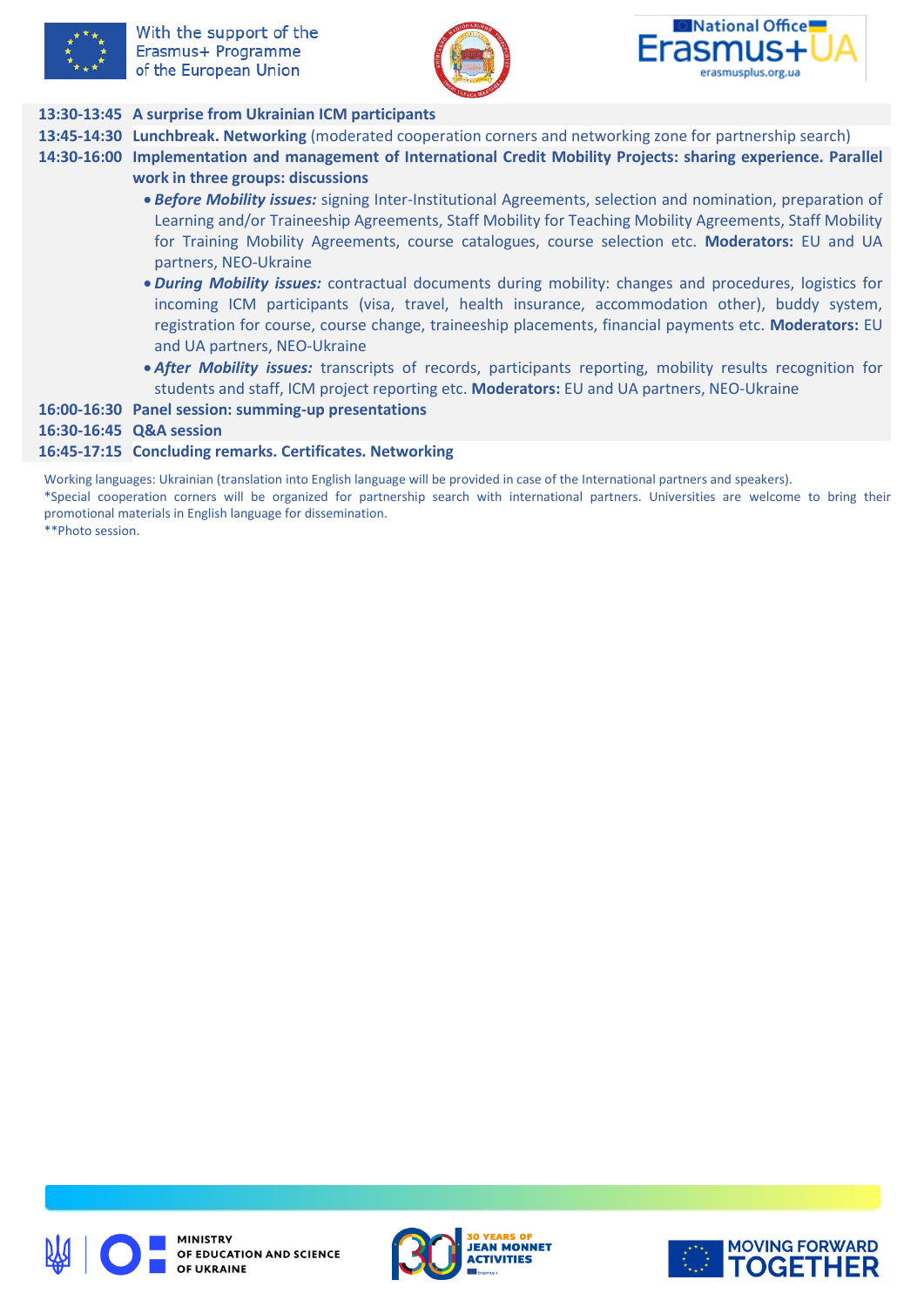





**Day 3. Wednesday, 6 November 2019 2 PARALLEL EVENTS:** 

# **1. ERASMUS+ CBHE WINNERS' DAY: Cluster Workshop for Capacity Building for Higher Education Projects on "How to Implement your Project Successfully and Manage the Grant Funds Smoothly"**

**Target groups:** Vice-Rectors for International Relations, projects' teams & Erasmus+ contacts, International Relation Offices, Accountants – only for organisations implementing CBHE projects.

**Venue:** Taras Shevchenko National University of Kyiv, 60 Volodymyrska Street, 2<sup>nd</sup> fl., Congress Hall

#### **AGENDA**

| $9:00-9:30$ | <b>Registration. Coffee, tea</b>                                                                                                                                                                                                                              |
|-------------|---------------------------------------------------------------------------------------------------------------------------------------------------------------------------------------------------------------------------------------------------------------|
| 9:30-9:45   | <b>Opening speeches</b><br>Delegation of the European Union to Ukraine<br>$\bullet$<br>Ministry of Education and Science of Ukraine<br>$\bullet$<br>Taras Shevchenko National University of Kyiv<br>$\bullet$<br>Moderator: Svitlana SHYTIKOVA, NEO - Ukraine |
| 9:45-10:15  | Cooperation with the Ministry, expected outcomes, dissemination, projects results exploitation and<br><b>Impact</b><br>Ministry of Education and Science of Ukraine<br>$\bullet$                                                                              |
| 10:15-11:00 | Capacity Building Projects - How to Use the Grant<br>Svitlana SHYTIKOVA, NEO - Ukraine                                                                                                                                                                        |
| 11:00-11:30 | <b>Q&amp;A session</b>                                                                                                                                                                                                                                        |
| 11:30-12:00 | <b>Coffee-break</b>                                                                                                                                                                                                                                           |
| 12:00-12:45 | Management, Reporting and Accounting specifics for Ukrainian Universities: Tips and Tricks<br>Olga GRYGORIV, Olga ZINYUK, Vasyl Stefanyk Pre-Carpathian National University<br>$\bullet$                                                                      |
| 12.45-13:00 | <b>Q&amp;A session</b>                                                                                                                                                                                                                                        |
| 13:00-13.30 | Introduction of the project teams for inter-project cooperation (8 projects)                                                                                                                                                                                  |
| 13:30-14:15 | <b>National Specifics for Projects implementation</b>                                                                                                                                                                                                         |
|             | Svitlana SHYTIKOVA, NEO - Ukraine<br>$\bullet$                                                                                                                                                                                                                |
| 14:15-15:00 | Lunch-break. Networking (moderated promotional corners and networking zones)                                                                                                                                                                                  |
| 15:00-15:30 | <b>National Legislation for Quality Assurance</b>                                                                                                                                                                                                             |
|             | Zhanna TALANOVA, NEO - Ukraine<br>$\bullet$                                                                                                                                                                                                                   |
| 15:30-16:00 | <b>Q&amp;A session</b>                                                                                                                                                                                                                                        |
| 16:00-16:30 | <b>Project monitoring according to the EACEA Guidelines</b>                                                                                                                                                                                                   |
|             | Ivanna ATAMANCHUK, NEO - Ukraine                                                                                                                                                                                                                              |
| 16:30-17:00 | Project registration at the Ministry of Economic Development, Trade and Agriculture of Ukraine                                                                                                                                                                |
|             | Petro KRAINIK, NEO - Ukraine<br>$\bullet$                                                                                                                                                                                                                     |
| 17:00-17:15 | <b>Q&amp;A session</b>                                                                                                                                                                                                                                        |
| 17:15-18:00 | <b>Concluding remarks. Certificates. Networking</b>                                                                                                                                                                                                           |

Working languages: Ukrainian (translation supervision of the international partners)

\*Special promotional corners will be organized for synergy with other Erasmus+ CBHE projects. Project teams/Universities are welcome to bring their promotional materials for dissemination.

\*\*Photo session.





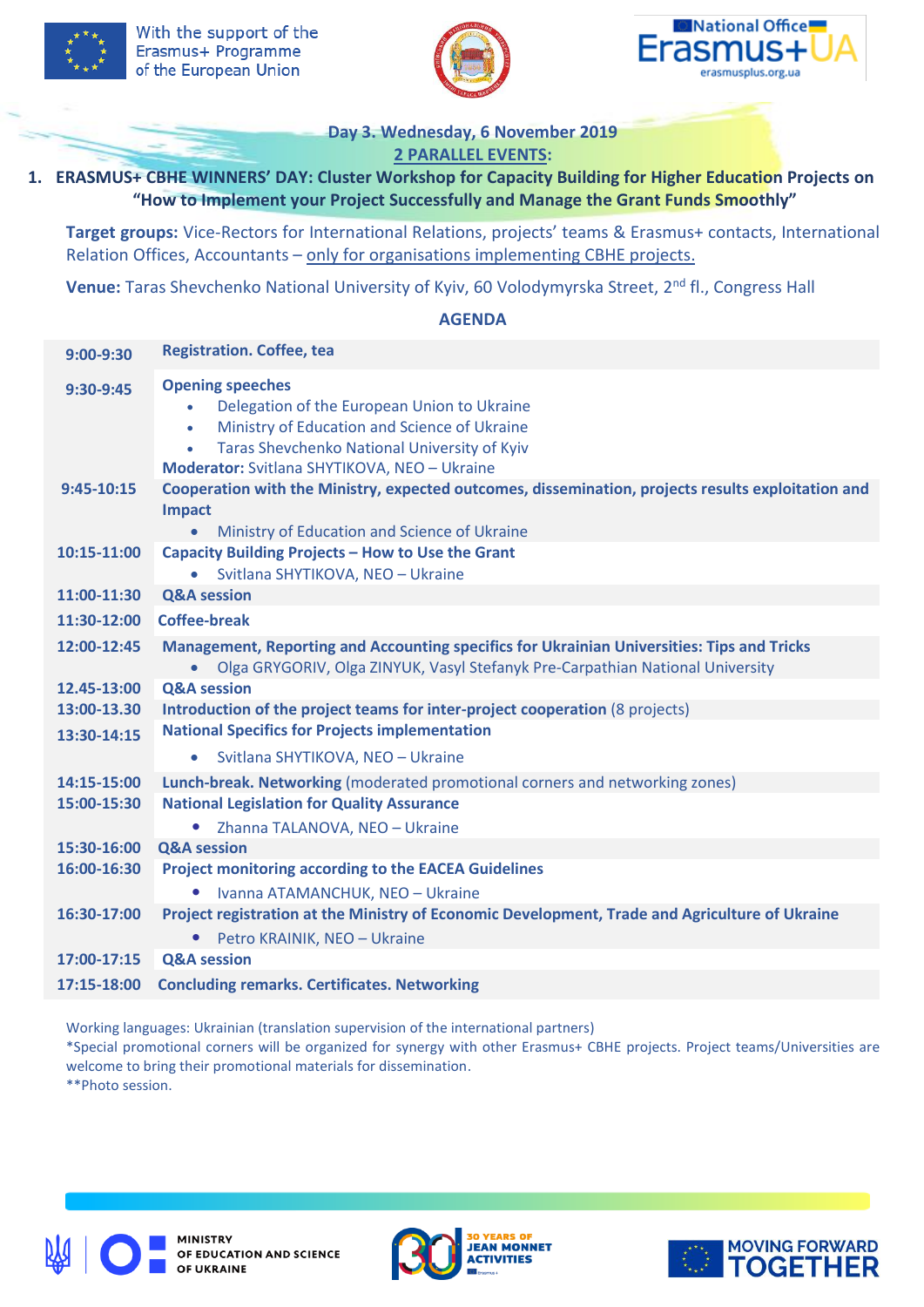





**Day 3. Wednesday, 6 November 2019**

**Parallel event**

# **2. ERASMUS+ MOBILITY DAY FOR INDIVIDUALS**

**Target groups**: Bachelor, Master, PhD Students; Universities Administrative and Teaching Staff; Researchers, Erasmus+ contacts, International Relation Offices.

**Venue:** Taras Shevchenko National University of Kyiv, 60 Volodymyrska Street, 2 nd fl., Assembly Hall

# **AGENDA**

| 13:30-14:00 | <b>Registration</b>                                                                                              |
|-------------|------------------------------------------------------------------------------------------------------------------|
| 14:00-14:15 | <b>Opening speeches</b>                                                                                          |
|             | Delegation of the European Union to Ukraine<br>$\bullet$                                                         |
|             | Ministry of Education and Science of Ukraine<br>$\bullet$                                                        |
|             | Taras Shevchenko National University of Kyiv<br>$\bullet$                                                        |
|             | Moderator: Kateryna ZHDANOVA, NEO - Ukraine                                                                      |
| 14:15-15:15 | Erasmus+ Learning Mobility for Individuals - International Credit Mobility (exchanges<br>for students and staff) |
|             | Veronika TKACHENKO, NEO - Ukraine<br>$\bullet$                                                                   |
|             | Ukrainian Universities experience<br>$\bullet$                                                                   |
|             | <b>Students and Staff experience</b><br>$\bullet$                                                                |
|             | ESN - Kyiv presentation                                                                                          |
| 15:15-15:30 | <b>Q&amp;A session</b>                                                                                           |
| 15:30-16:15 | <b>Erasmus+ Learning Mobility for Individuals - Erasmus Mundus Joint Master Degree</b><br>(full Master course)   |
|             | Kateryna ZHDANOVA, NEO - Ukraine<br>۰                                                                            |
|             | Erasmus Mundus Alumni<br>$\bullet$                                                                               |
| 16:15-16:30 | Q&A session. Concluding remarks. Networking                                                                      |

Working languages: Ukrainian (translation supervision of the international partners) \*Photo session.





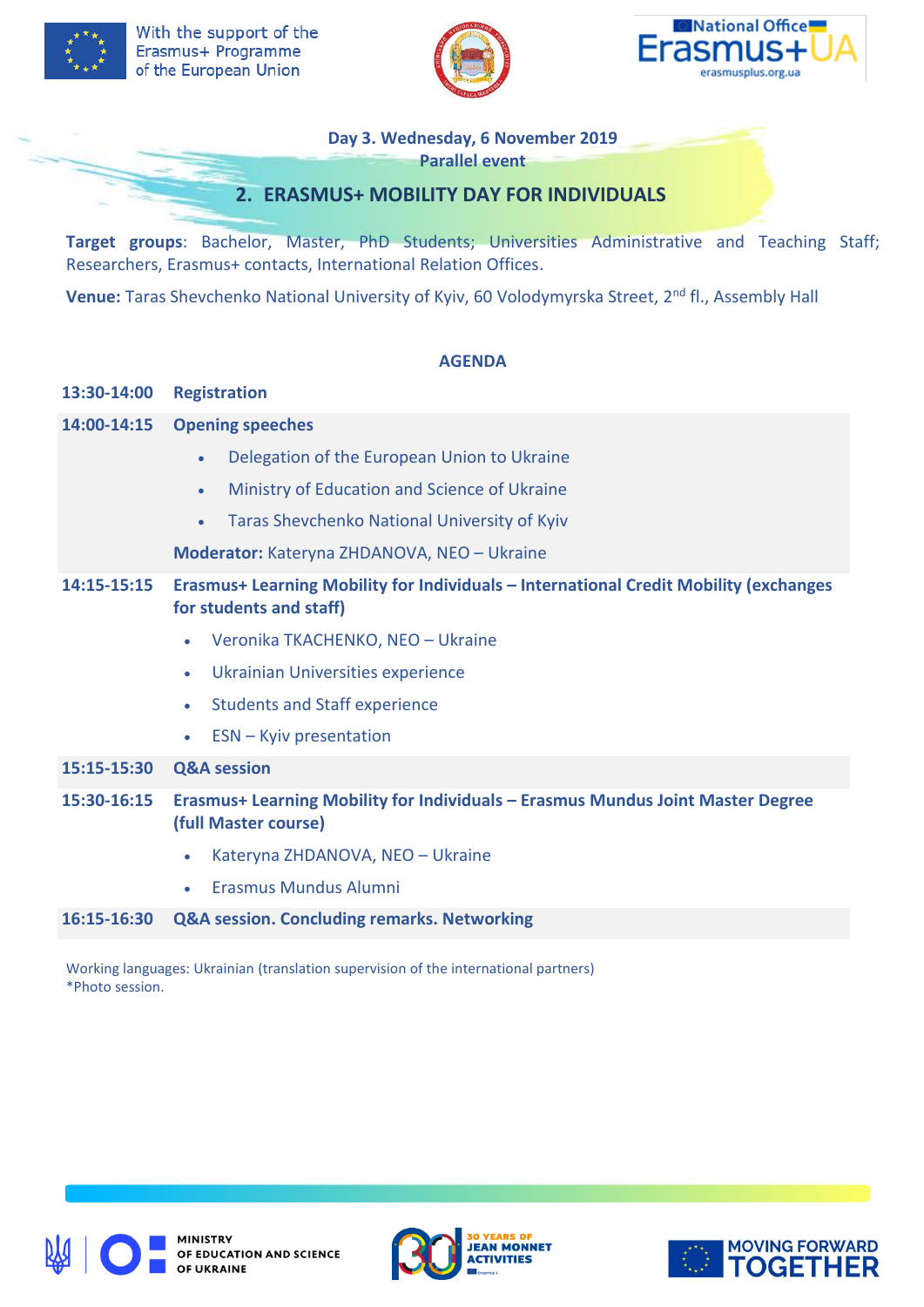



#### **Day 4. Thursday, 7 November 2019**

### **INTERNATIONAL BOLOGNA CONFERENCE & EACEA Technical Assistance Mission**

### **VIII INTERNATIONAL BOLOGNA PROCESS CONFERENCE**

**«***EUROPEAN INTEGRATION OF UKRAINE' HIGHER EDUCATION IN THE CONTEXT OF BOLOGNA PROCESS:*

# *Student-centered Learning and Teaching, Evaluation as a part of QA in HE»*

Venue: Taras Shevchenko National University of Kyiv, Kyiv, 60 Volodymyrska Str., 2<sup>nd</sup> fl., Congress Hall

**Target Audience**: Representatives of HEIs, HERE team, MESU, NQAA, the Parliament' Committee on Science and Education, Ukrainian Association of Rectors, associations of employers, NAESU, Erasmus+ projects teams.

**Learning Outcomes**: Recommendations prepared and competencies developed for implementation of new approaches to Teaching&Learning, Recognition in frame of the QA system development: Student-centered Teaching and Learning; Evaluation of learning outcomes and recognition of credit mobility outcomes; Design and approval, monitoring and periodic review of study programmes; Professional development of the academic staff.

#### **PROGRAMME**

#### **9:00-09.30 Registration**

#### **Opening**

- Leonid HUBERSKYI, Rector, Taras Shevchenko National University of Kyiv
- Yegor STADNYI, Deputy Minister of Education and Science of Ukraine (MESU)
- Serhiy KVIT, Chairman, National Agency for Higher Education Quality Assurance
- Vasyl KREMEN, President, National Academy of Educational Sciences of Ukraine (NAESU)
- Olena KOZIEVSKA, Deputy Head of the Secretariat, Ukraine Parliament's Committee on Education, Sciences and Innovations
	- Simon WILLIAMS, Director, British Council in Ukraine
	- Svitlana SHYTIKOVA, NEO Ukraine

### **Plenary Session. Higher Education QA**

### *Higher Education Quality in Ukraine: achievements and challenges*

Yegor STADNYI, Deputy Minister of Education and Science of Ukraine (*45'*)

#### **10.15-** *EHEA approaches to Teaching and Learning in Higher Education in the context of QA* **11.30**

• *TAM expert – Amélia VEIGA, PhD in Education Sciences, Assist. Professor at the Faculty of Psychology and* Education Sciences of University of Porto, Full-member of the Centre for Research and Intervention in Education (CIIE) and Collaborator of the Centre for Research on Higher Education Policies (CIPES) (Portugal) (*25'*)

### **11.30-12.00 Coffee-break**

### **Panel Session 1. Study Programmes Quality & Student-Centered Learning and Teaching**

*Design and approval, monitoring and periodic review of programmes according to Student-centred Learning and Teaching, NQF and HE Standards, Mobility Window*

*Yuriy RASHKEVYCH,* former Deputy Minister, Minister's Advisor, Member of the NQA, HERE (*25'*)

# **12.00-** *Student-Centered Learning and Teaching, Evaluation*

 *TAM expert – Sabine HOIDN*, PhD in Business Education, Doctor Habilitated in Education Sciences (especially Higher Education), Head of Student-Centred Learning Lab, School of Humanities and Social Sciences, Institute of Sociology, University of St. Gallen (Switzerland) (*45*')

### *Recognition of Learning Outcomes in frame of the Credit Mobility*

*TAM expert – Amélia VEIGA (50')*

**14.00-14.20 Coffee-break** 







**09.30- 10.15**

**14.00**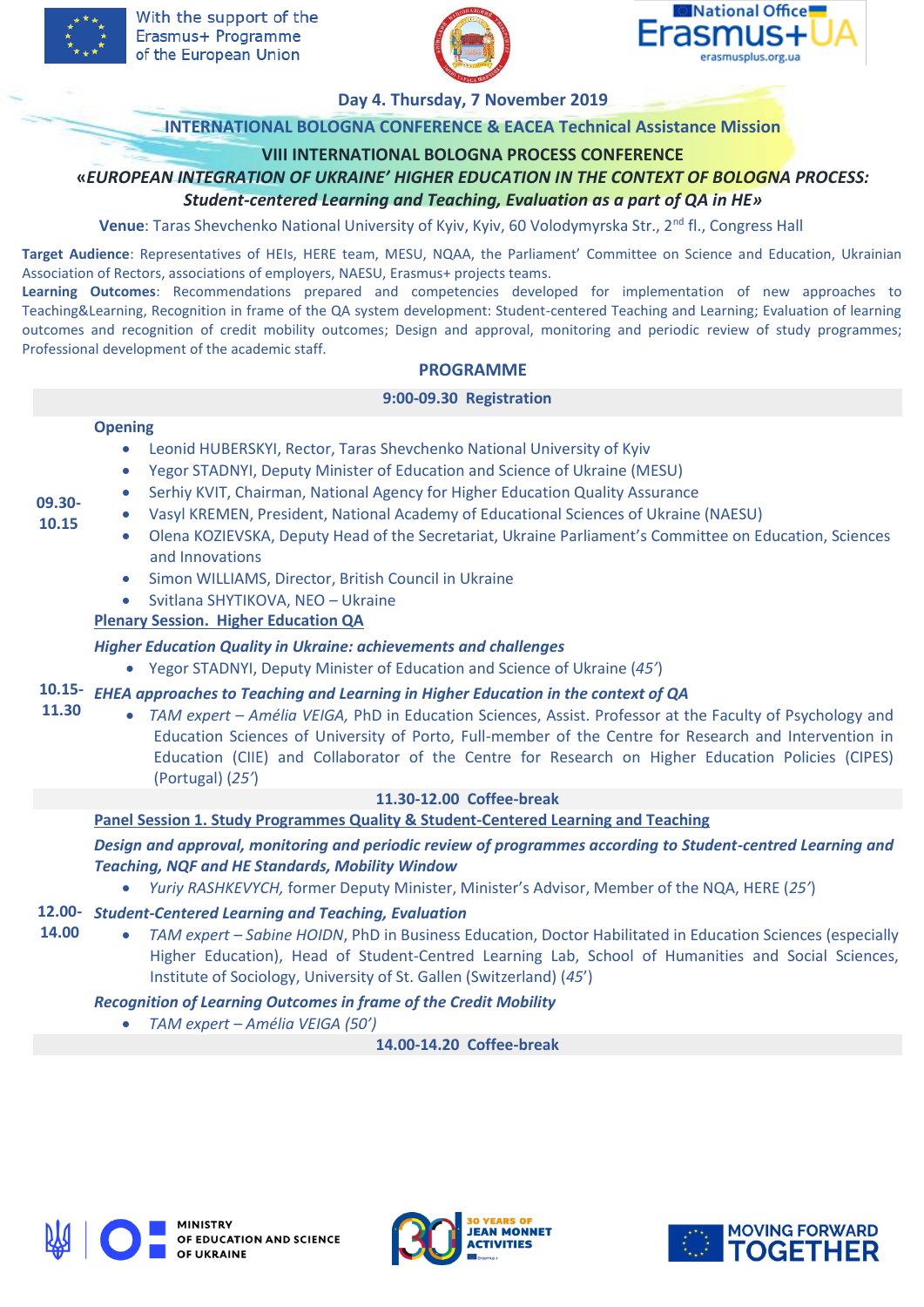





# **Panel Session 2. Accreditation and Quality Assessment**

*National approaches to Higher Education Quality in the context of ESG. External QA and Internal QA: 2 Dimensions of Quality under Student-Centered Learning and Teaching, Evaluation*

*Serhiy KVIT,* Chairman, the National QA Agency *(25')*

Universities – Erasmus+ Projects outcomes for IQA (*Clusters – QA & QF and Study Programmes*)

- QUAERE Internal QA Model & Self-Assessment Mechanism (10')
- **14.20- 15.50**
- Andrii GOZHYK, Director of the SEM Center, the Taras Shevchenko National University of Kyiv
- C3QA Internal QA Model & PhD QA (10')
- Svetlana MELNICHENKO, Vice-Rector, the Kyiv National University of Trade and Economics
- EDUQAS Internal QA Model & Cooperation with students and employers (10')
- Iryna ZOLOTARIOVA, HERE, Professor, the Simon Kuznets Kharkiv National University of Economics

### *Experience of Georgia in Building the QA system*

- Lasha MARGISHVILI, Head of the Department of Accreditation of the Georgian QA Agency (15')
- Irine DARCHIA, Higher Education Reform Expert (15')

# **15.50 Outcomes**

**Moderators:** *Svitlana KALASHINKOVA*, Director, Institute of Higher Education, NAESU, HERE team; *Zhanna TALANOVA*, NEO –Ukraine. **Working languages:** Ukrainian, English (*simultaneous translation (English/Ukrainian).* **Videostreaming**: via NEO website